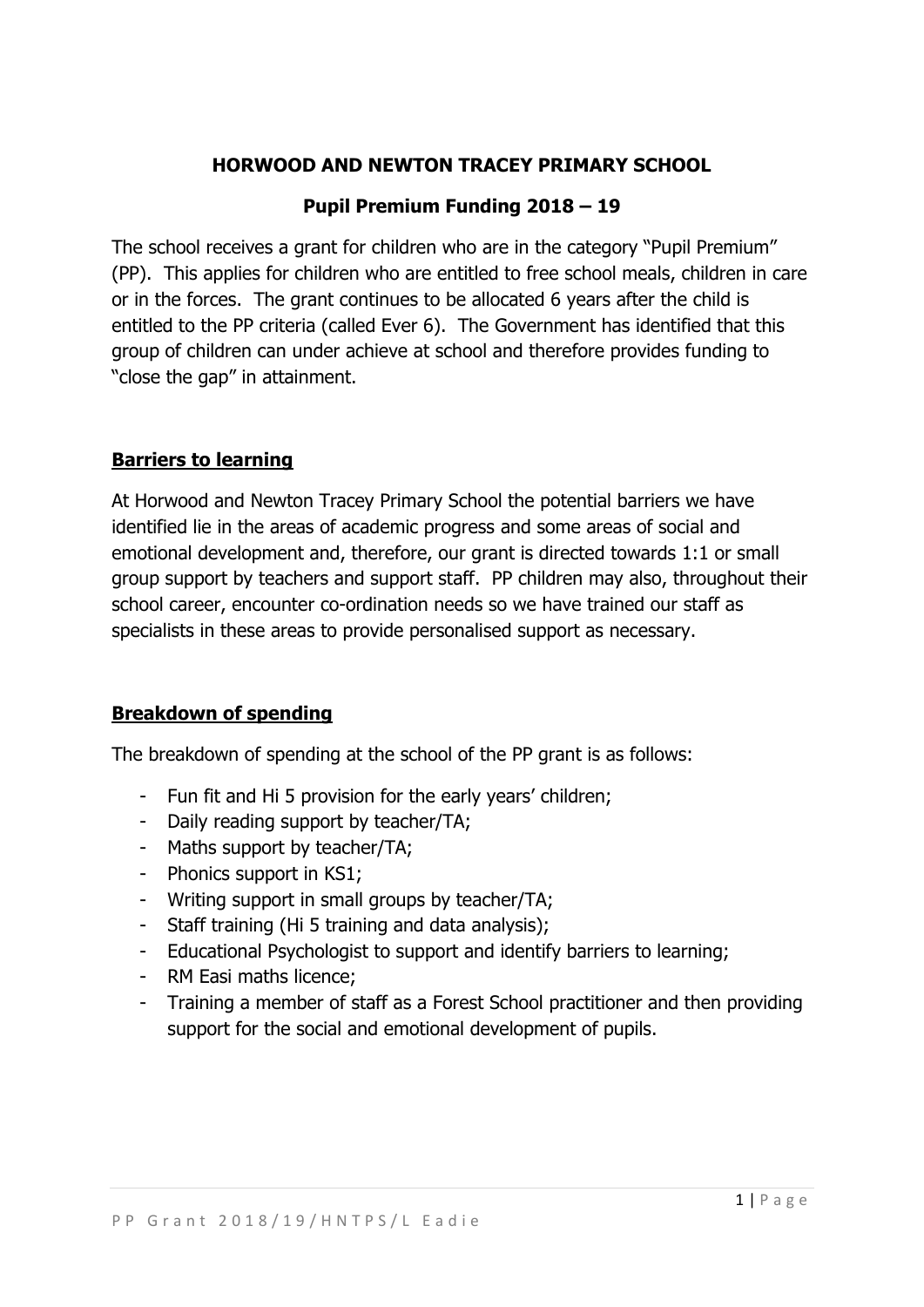### **Outcomes for PP children**

The 2017/2018 data indicated that

Reception data

92% of children have achieved a Good Level of Development (GLD), ie pupils achieved at least expected in all Prime areas (communication, physical development and personal, social, emotional), Literacy and Maths goals.

100% of PP children (1 child) achieved GLD plus child with English as an Additional Language (EAL) child.

Phonics screening test (Year 1 children)

77% passed (including 100% PP 1 child)

KS1 SATs results

### **Reading**

86% At expected 25% Greater depth 100% PP children at expected (2 children)

### **Writing**

86% At expected 25% Greater depth 100% PP children at expected (2 children)

### **Maths**

86% At expected 17% Greater depth 100% PP children at expected (2 children)

KS2 SATs results:

**Reading** 92% at expected 33% Greater depth 100% PP children at expected (2 children)

**Writing** 83% at expected 17% Greater depth 50% PP children at expected (1 child)

**Maths** 67% at expected 8% Greater depth 50% PP children at expected (1 child)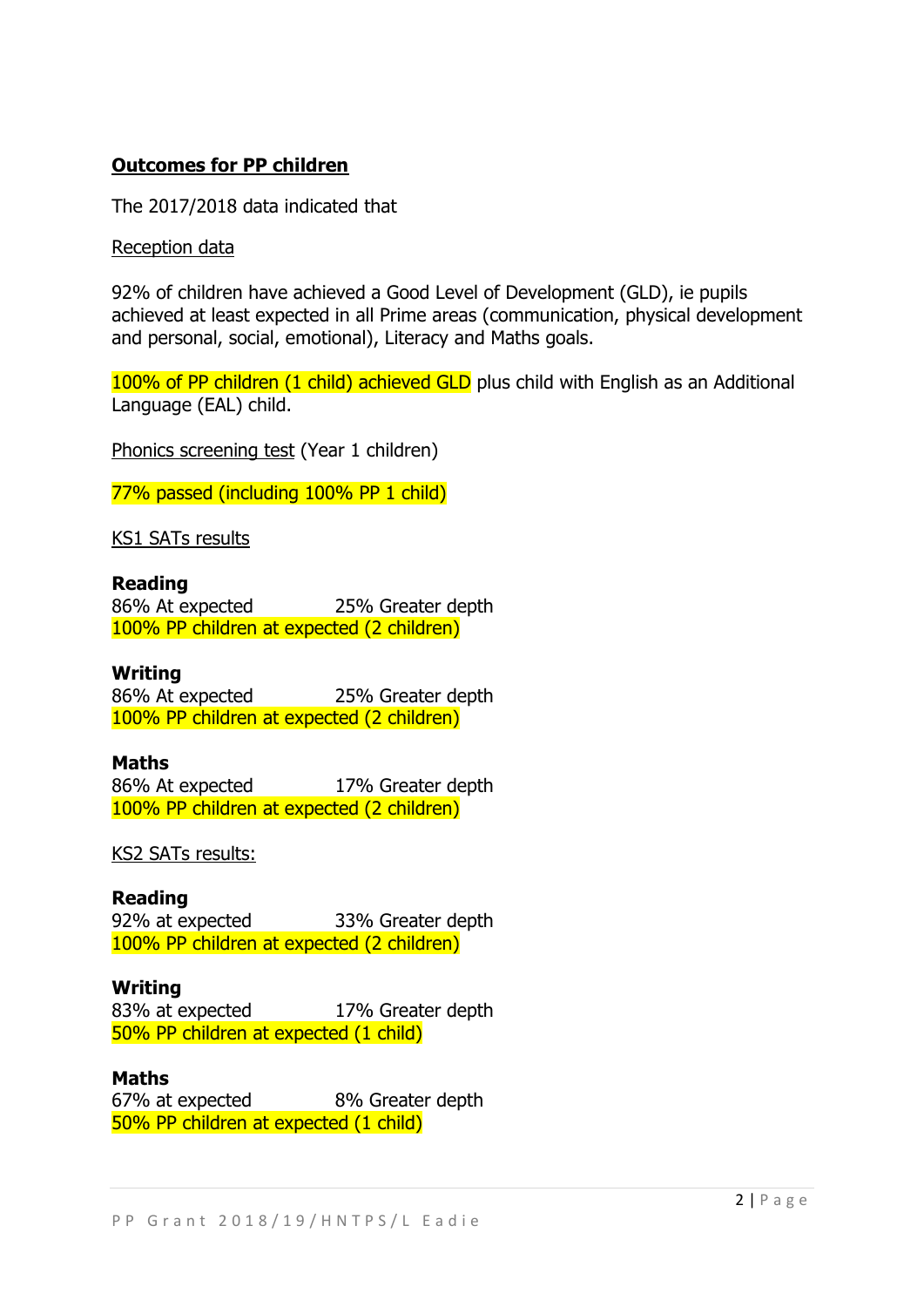Overall 67% of children achieved the expected standard in reading, writing and maths. (Government target is 64%).

**SPAG (spelling, punctuation and grammar)** 67% at expected\* 25% Greater depth 50% of PP children at expected (1 child)

\*one paper submitted for remark.

The outcomes for PP children are carefully monitored by the class teachers, Headteacher and the Governing Body monitors the impact of the PP grant expenditure.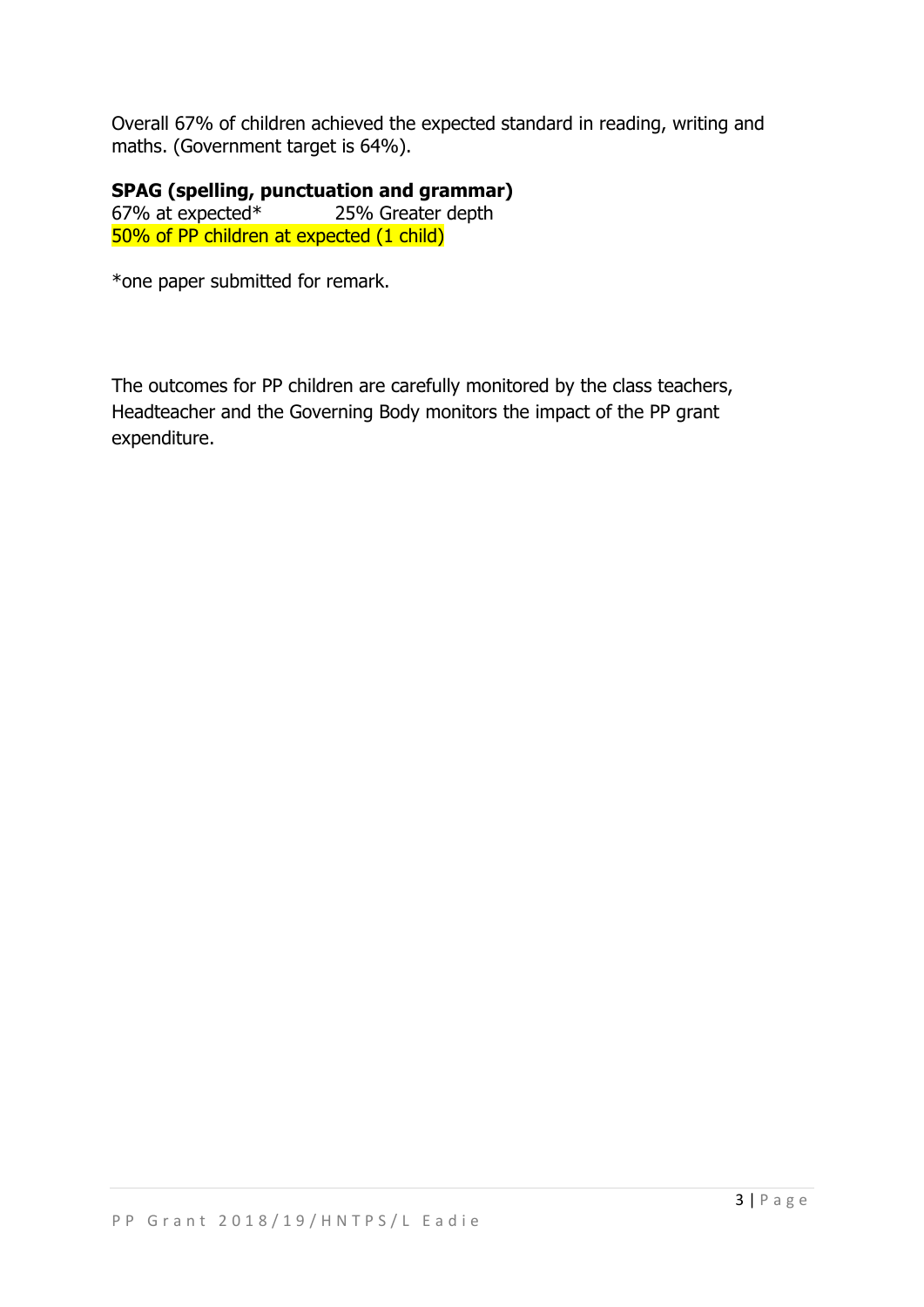# **Breakdown of PP Grant Spending in Detail**

£12,480 Free school meals (plus Ever 6) for academic year 2017/18

(which includes £600 forces grant)

9 eligible PP children (including 2 Forces children)

Note: from October 2018 11 PP children (including 3 Forces children £900 forces grant)

£14100 for academic year 18/19

| <b>Area of need</b>                                                                                                  | <b>Objective</b>                                                                                             | <b>Cost</b>                                                                             | <b>Outcomes for</b><br>pupils                                                                                                                |
|----------------------------------------------------------------------------------------------------------------------|--------------------------------------------------------------------------------------------------------------|-----------------------------------------------------------------------------------------|----------------------------------------------------------------------------------------------------------------------------------------------|
| <b>EARLY YEARS PROVISION</b>                                                                                         |                                                                                                              |                                                                                         |                                                                                                                                              |
| Fun Fit provision to<br>improve co-<br>ordination skills and<br>meet targets based<br>on ELG for<br>reception pupils | X15 minutes 4 days a<br>week for YR children with<br>trained TA                                              | 15 minutes per<br>day x 4 days a<br>week x 38<br>weeks<br>TOTAL:<br>£367.84 per<br>year | PP Pupils in early<br>years to make<br>expected or<br>better than<br>expected<br>progress with<br>their physical<br>development.             |
| Hi 5 provision to<br>improve fine motor<br>skills to help meet<br>ELG for reception<br>children                      | X15 minutes x2 days a<br>week for YR children with<br>trained TA                                             | 15 minutes per<br>day x 2 days a<br>week x 38<br>weeks<br>TOTAL:<br>£183.92 per<br>year | PP Pupils in early<br>years to make<br>expected or<br>better than<br>expected<br>progress with<br>their physical<br>development.             |
| Forest School small<br>group provision to<br>develop social and<br>emotional learning                                | X1 hour per week x1 per<br>week in Spring and<br><b>Summer Term</b>                                          | 1 hour per<br>week x25<br>weeks<br>£266.25                                              | PP Pupils in early<br>years to make<br>expected or<br>better than<br>expected<br>progress with<br>their social and<br>emotional<br>learning. |
| Social and<br>emotional<br>development                                                                               | 1:1 small group work with<br>pupil to develop<br>confidence and self-<br>esteem throughout<br>reception year | 20 minutes per<br>week x38<br>weeks<br>£103.25                                          | PP Pupils in early<br>years to make<br>expected or<br>better than<br>expected<br>progress with<br>their social and<br>emotional<br>learning. |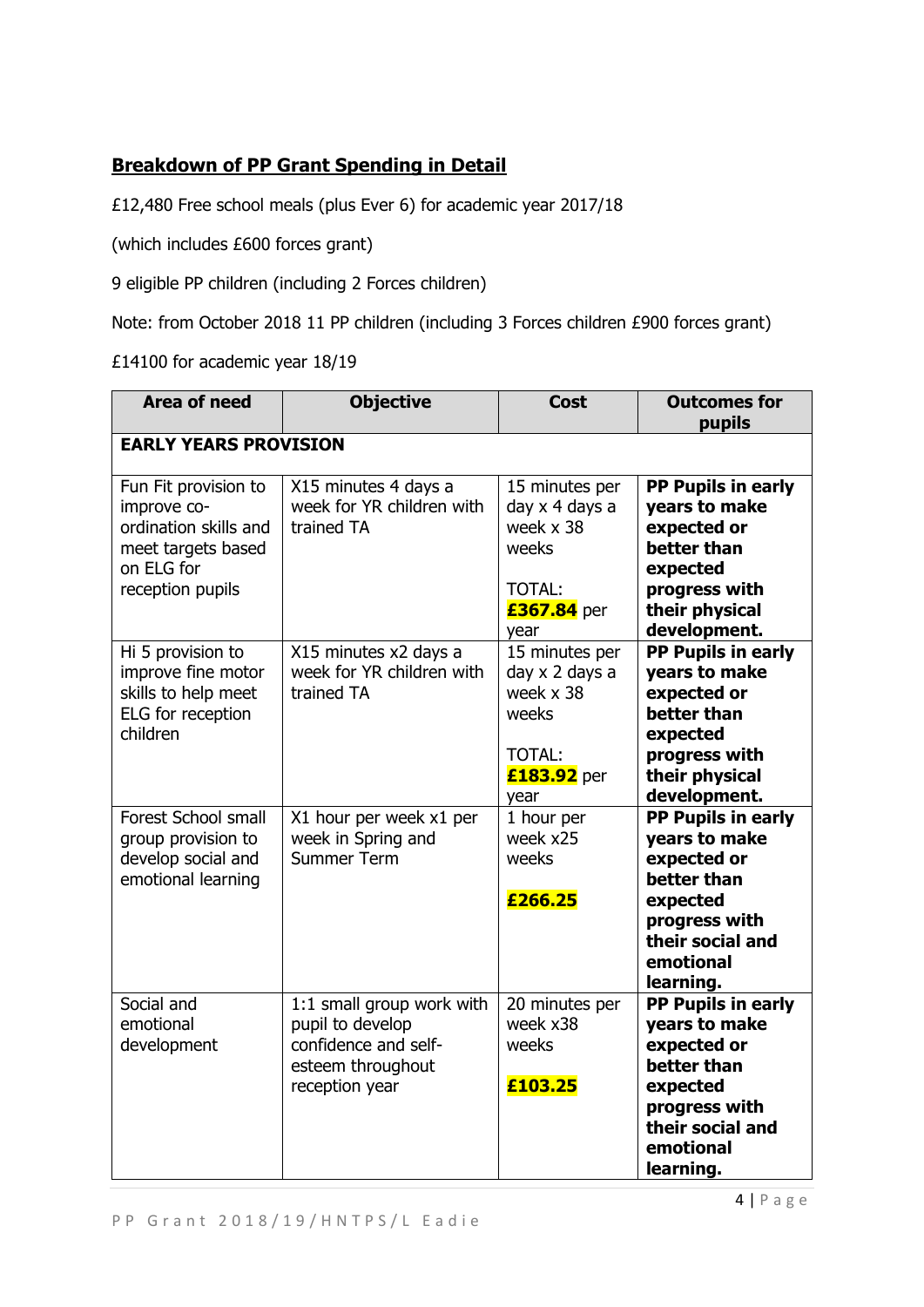| <b>Area of need</b>                                                                                          | <b>Objective</b>                                                                                                                                                                                                       | <b>Cost</b>                                                                   | <b>Outcomes for</b><br>pupils                                                                                |  |
|--------------------------------------------------------------------------------------------------------------|------------------------------------------------------------------------------------------------------------------------------------------------------------------------------------------------------------------------|-------------------------------------------------------------------------------|--------------------------------------------------------------------------------------------------------------|--|
| <b>KEY STAGE ONE PROVISION</b>                                                                               |                                                                                                                                                                                                                        |                                                                               |                                                                                                              |  |
| Daily reading<br>support                                                                                     | Pupils make at least good<br>progress from starting<br>points - results in KS1<br>and are consistently<br>above national<br>comparisons.                                                                               | 10 minutes per<br>day x 4 times<br>per week for 38<br>weeks a year<br>£245.23 | For PP children's<br>progress to be in<br>line with peers or<br>exceed<br>expectations                       |  |
| Speaking and<br>listening guided<br>group                                                                    | Pupils make at least good<br>progress from starting<br>points - results in KS1<br>and are consistently<br>above national<br>comparisons.                                                                               | 15 minutes per<br>session x2<br>times per week<br>for 38 weeks<br>£174.04     | For PP children's<br>progress to be in<br>line with peers or<br>exceed<br>expectations                       |  |
| Phonics support<br>groups for KS1<br>pupils with Teacher<br>or teacher assistant                             | Pupils to pass Phonics<br>screening test or make<br>significant progress with<br>phonics knowledge.<br>15 minutes per day with<br>small group intervention<br>to develop phase 2 and 3<br>and 4 phonics.               | 15 minute per<br>day x 4 times<br>per week for 38<br>weeks<br>£415.15         | For Year 1<br>phonics screening<br>test to indicated<br>expected<br>attainment or<br>significant<br>progress |  |
| Teacher<br>intervention<br>strategies to<br>improve writing<br>with TA support<br>with writing in Class<br>2 | Pupils make at least good<br>progress from starting<br>points - results in KS1<br>and are consistently<br>above national<br>comparisons.<br>Small group guided<br>session with TA to<br>support and develop<br>writing | 40 minutes per<br>day x 5 times a<br>week for 38<br>weeks<br>£1107.07         | For PP children to<br>make expected or<br>better than<br>expected<br>progress                                |  |
| Teacher<br>intervention<br>strategies to<br>improve writing<br>with TA support<br>with maths in Class<br>2   | Pupils make at least good<br>progress from starting<br>points - results in KS1<br>and are consistently<br>above national<br>comparisons.<br>Small group guided<br>session with TA to<br>support and develop<br>maths   | 40 minutes per<br>day x 5 times a<br>week for 38<br>weeks<br>£1107.07         | For PP children to<br>make expected or<br>better than<br>expected<br>progress                                |  |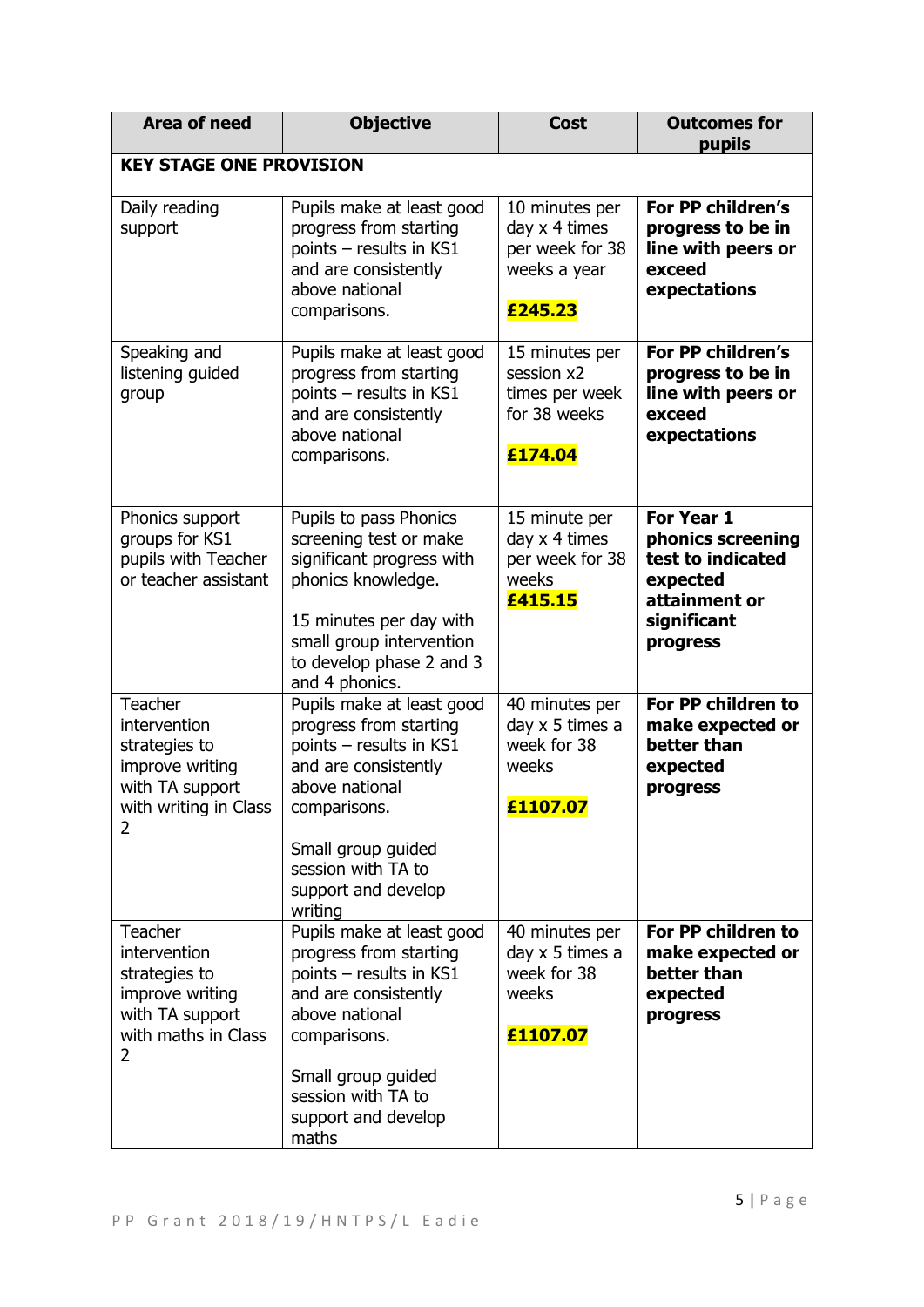| <b>Area of need</b>                                                                                                             | <b>Objective</b>                                                                                                                                                                                        | <b>Cost</b>                                                                                                       | <b>Outcomes for</b><br>pupils                                                            |
|---------------------------------------------------------------------------------------------------------------------------------|---------------------------------------------------------------------------------------------------------------------------------------------------------------------------------------------------------|-------------------------------------------------------------------------------------------------------------------|------------------------------------------------------------------------------------------|
| <b>LOWER KEY STAGE TWO PROVISION</b>                                                                                            |                                                                                                                                                                                                         |                                                                                                                   |                                                                                          |
| Literacy<br><b>Teacher</b><br>intervention<br>strategies to<br>improve writing<br>with TA support<br>with writing in Class<br>3 | Pupils make at least good<br>progress from starting<br>points - results in KS1<br>and are consistently<br>above national<br>comparisons.<br>Teacher small group x 2<br>sessions a week                  | 30 minutes x 2<br>per week for 38<br>weeks<br>£1016.12                                                            | For PP children's<br>progress to be in<br>line with peers or<br>exceed<br>expectations   |
|                                                                                                                                 | Focused topic writing x2<br>per week 30 minutes                                                                                                                                                         | 30 minutes x 2<br>per week for 38<br>weeks<br>£1016.12                                                            |                                                                                          |
| Maths<br><b>Teacher</b><br>intervention<br>strategies to<br>improve writing<br>with TA support<br>with maths in Class<br>3      | Pupils make at least good<br>progress from starting<br>points - results in KS1<br>and are consistently<br>above national<br>comparisons.<br>Teacher small group x 2<br>sessions a week<br>RM Easi maths | 45 minutes x 2<br>per week for 38<br>weeks<br>£1524.18<br>X20 mins x2 per<br>week for 38<br>weeks cost <b>£10</b> | For PP children's<br>progress to be in<br>line with peers or<br>exceed<br>expectations   |
| Reading<br>Teacher<br>intervention<br>strategies to<br>improve writing<br>with TA support<br>with reading in<br>Class 3         | Pupils to make at least<br>god progress from<br>starting points $-$ results in<br>KS1 and are consistently<br>above national<br>comparisons.<br>Teacher small group x 2<br>sessions a week              | 20 minutes x2<br>per week for 38<br>weeks<br>£677.41                                                              | For PP children's<br>progress to be in<br>line with peers or<br>exceed<br>expectations   |
| Social and<br>emotional<br>development                                                                                          | To enable student to<br>regulate feelings, develop<br>self-esteem and feel part<br>of school and class<br>community.                                                                                    | X1 hour once a<br>week for 38<br>weeks<br>£348.08                                                                 | For PP children's<br>behaviour to<br>begin to become<br>regulated and for<br>children to |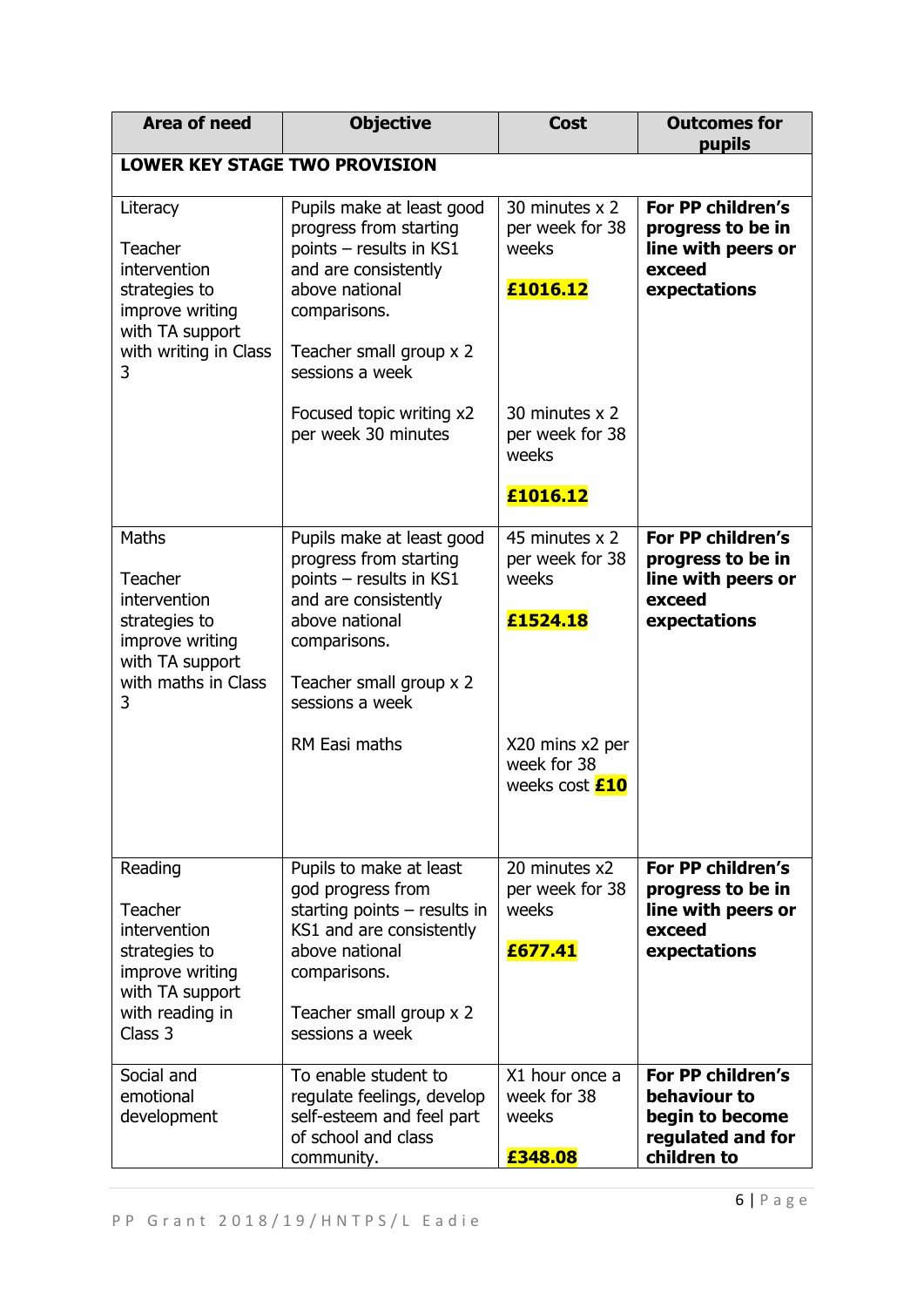|                                        | To enable students to<br>learn outside and work as<br>a team in Forest School<br>activities.                                                               | X45 minutes<br>once a week for<br>10 weeks in<br>Autumn Term.<br>£79.88 | develop a more<br>positive<br>awareness of<br>environment<br>issues and<br>outside learning.               |
|----------------------------------------|------------------------------------------------------------------------------------------------------------------------------------------------------------|-------------------------------------------------------------------------|------------------------------------------------------------------------------------------------------------|
| Social and<br>emotional<br>development | To enable student to<br>regulate feelings, develop<br>self-esteem and feel part<br>of school and class<br>community.                                       | X1 hour once a<br>week for 38<br>weeks<br>£348.08                       | For PP children's<br>behaviour to<br>begin to become<br>regulated and for<br>children to<br>develop a more |
|                                        | Repairs, refurbishment<br>and decoration to the<br>outside classroom to<br>enable use throughout<br>the year as an<br>intervention and cool<br>down space. | £200                                                                    | positive<br>awareness of<br>environment<br>issues and<br>outside learning.                                 |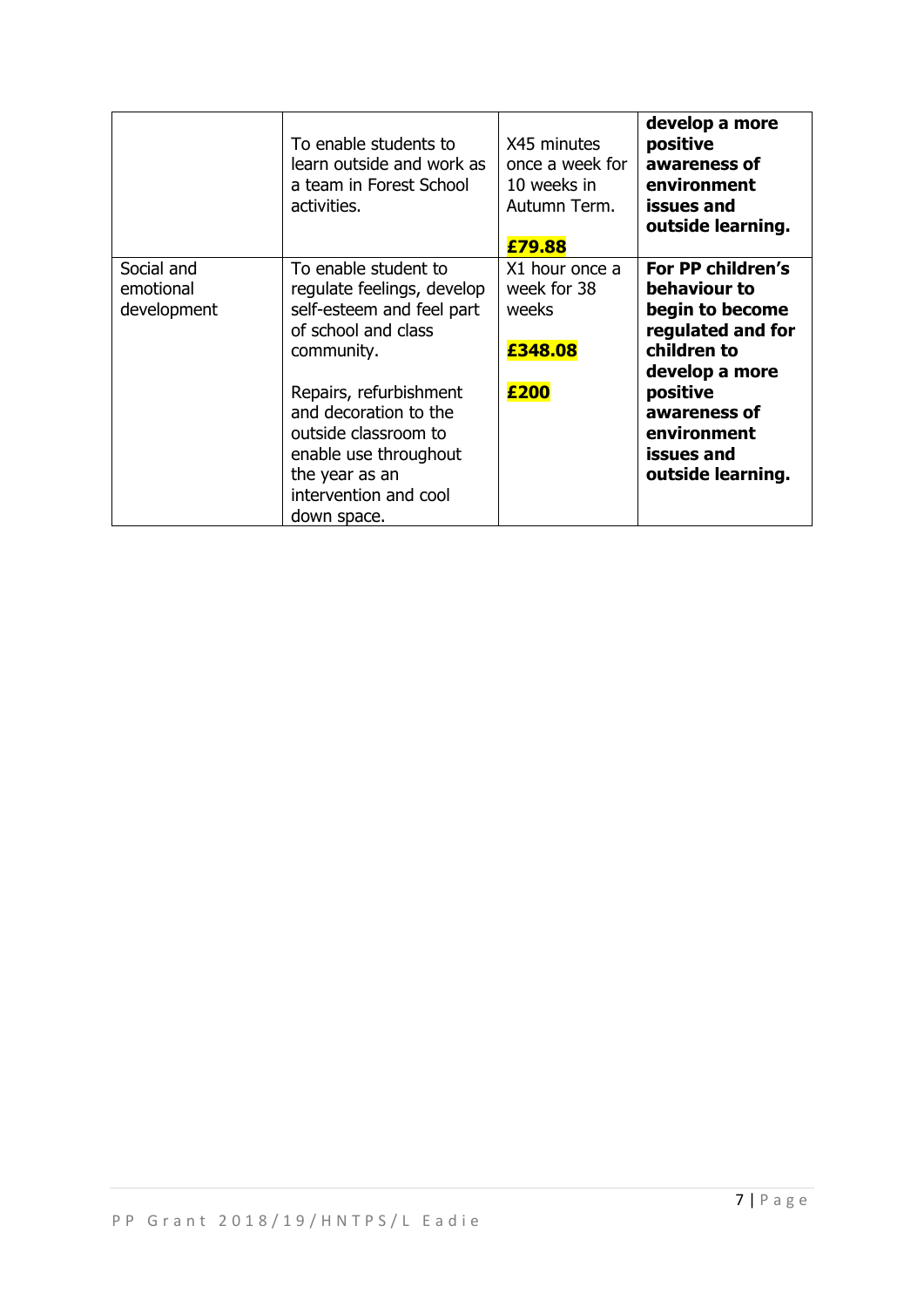| <b>Area of need</b>                                                                        | <b>Objective</b>                                                                                                                             | <b>Cost</b>                                             | <b>Outcomes for</b><br>pupils                                                          |  |
|--------------------------------------------------------------------------------------------|----------------------------------------------------------------------------------------------------------------------------------------------|---------------------------------------------------------|----------------------------------------------------------------------------------------|--|
| <b>UPPER KEY STAGE TWO PROVISION</b>                                                       |                                                                                                                                              |                                                         |                                                                                        |  |
| Literacy<br>Teacher<br>intervention<br>strategies to<br>improve writing<br>with TA support | Pupils make at least good<br>progress from starting<br>points - results in KS1<br>and are consistently<br>above national<br>comparisons.     | 30 minutes x 2<br>per week for 38<br>weeks              | For PP children's<br>progress to be in<br>line with peers or<br>exceed<br>expectations |  |
| with writing in Class<br>3                                                                 | Teacher small group x 2<br>sessions a week                                                                                                   | £1016.12                                                |                                                                                        |  |
|                                                                                            | TA small group x 2<br>sessions a week                                                                                                        | £367.84                                                 |                                                                                        |  |
|                                                                                            | Focused topic writing x2<br>per week 30 minutes                                                                                              | 30 minutes x 2<br>per week for 38<br>weeks              |                                                                                        |  |
|                                                                                            |                                                                                                                                              | £1016.12                                                |                                                                                        |  |
| Maths<br>Teacher<br>intervention<br>strategies to<br>improve writing<br>with TA support    | Pupils make at least good<br>progress from starting<br>points - results in KS1<br>and are consistently<br>above national<br>comparisons.     | 30 minutes x 2<br>per week for 38<br>weeks              | For PP children's<br>progress to be in<br>line with peers or<br>exceed<br>expectations |  |
| with maths in Class<br>3                                                                   | Teacher small group x 2<br>sessions a week                                                                                                   | £1016.12                                                |                                                                                        |  |
|                                                                                            | TA small group x2<br>sessions a week                                                                                                         | £367.84                                                 |                                                                                        |  |
|                                                                                            | RM Easi maths                                                                                                                                | X20 mins x2 per<br>week for 38<br>weeks cost <b>£10</b> |                                                                                        |  |
| Reading<br>Teacher<br>intervention<br>strategies to<br>improve writing<br>with TA support  | Pupils to make at least<br>god progress from<br>starting points $-$ results in<br>KS1 and are consistently<br>above national<br>comparisons. | 20 minutes x2<br>per week for 38<br>weeks               | For PP children's<br>progress to be in<br>line with peers or<br>exceed<br>expectations |  |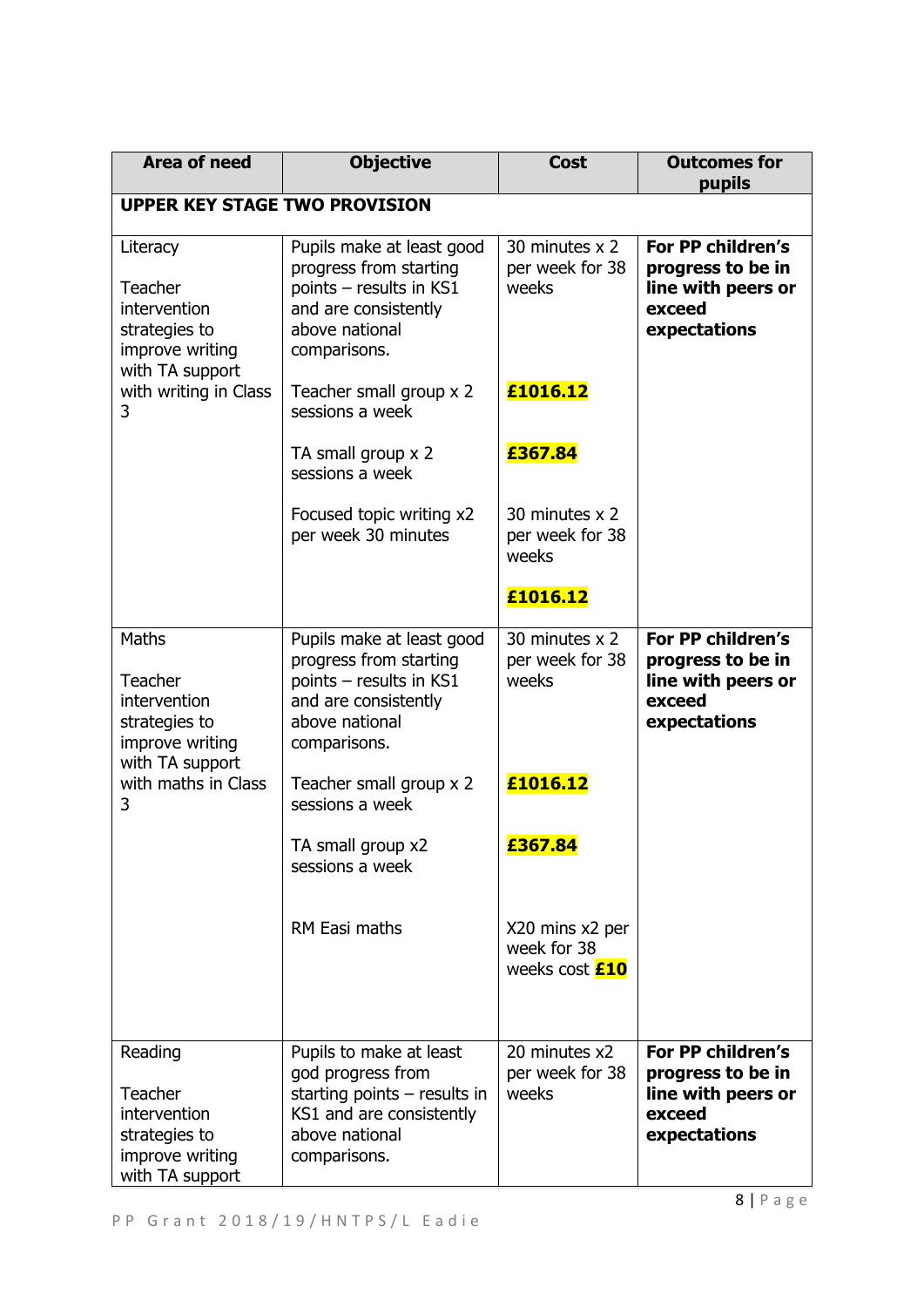| with reading in<br>Class 3             | Teacher small group x 2<br>sessions a week<br>TA small group x2<br>sessions a week           | £677.41<br>£245.22                                                      |                                                                                                                                                                                          |
|----------------------------------------|----------------------------------------------------------------------------------------------|-------------------------------------------------------------------------|------------------------------------------------------------------------------------------------------------------------------------------------------------------------------------------|
| Social and<br>emotional<br>development | To enable students to<br>learn outside and work as<br>a team in Forest School<br>activities. | X45 minutes<br>once a week for<br>10 weeks in<br>Autumn Term.<br>£79.88 | For PP children's<br>behaviour to<br>begin to become<br>regulated and for<br>children to<br>develop a more<br>positive<br>awareness of<br>environment<br>issues and<br>outside learning. |